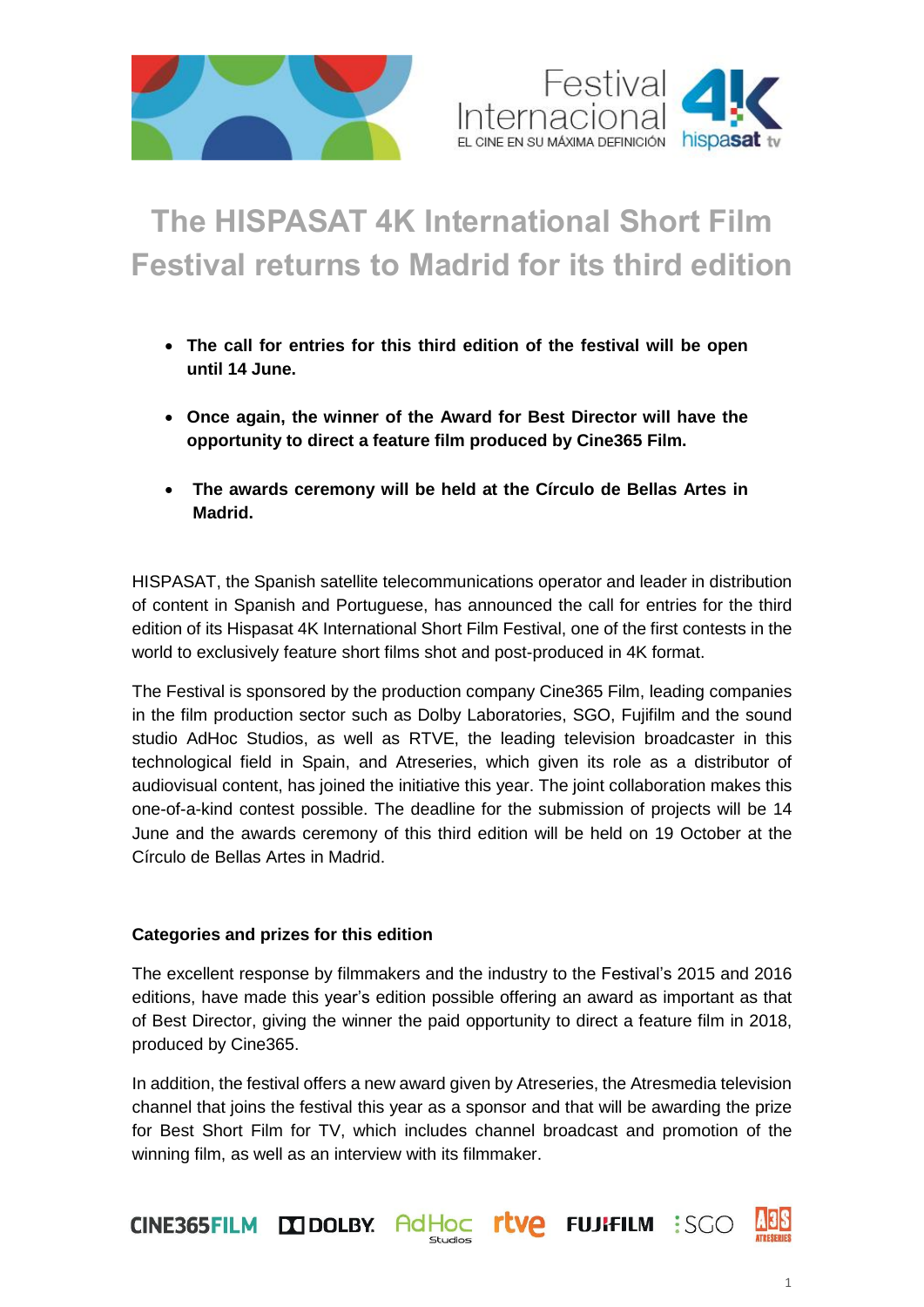



Finally, and in line with HISPASAT's commitment to sustainability and social responsibility, the Festival jury will positively assess those short films whose topic is related in some way to any of the 17 Sustainable [Development](http://www.un.org/sustainabledevelopment/es/objetivos-de-desarrollo-sostenible/) Goals of the United [Nations,](http://www.un.org/sustainabledevelopment/es/objetivos-de-desarrollo-sostenible/) and will award at least one of the prizes, in any of its categories, to a short film addressing these topics through any approach, genre, treatment or style.

The HISPASAT 4K International Short Film Festival is open to films produced in any country, in any genre, with a maximum duration of 25 minutes and shot and postproduced in 4K format. The following categories and awards have been established:

- CINE365 FILM AWARD FOR BEST DIRECTOR: Opportunity to direct a feature film.
- HISPASAT AWARD FOR BEST SHORT FILM: €4,000.
- DOLBY/ADHOC AWARD FOR BEST SOUND: €1,000 + Dolby Atmos mastering.
- FUJIFILM/SGO AWARD FOR BEST PHOTOGRAPHY: €1,000 + professional photo camera.
- RTVE AWARD FOR BEST SHORT FILM FROM A FILM ACADEMY:  $€1,000 +$ short film broadcast on the programme "Versión Española", where its director will also be interviewed.
- ATRESERIES AWARD FOR BEST SHORT FILM FOR TV:  $€1,000 + broadcast$ and promotion of the short film on Atreseries, including an interview with its director.

The official rules and regulations for the contest are available at: http://www.hispasat4kfest.es</u>. Entry forms shall be submitted through the **[MOVIBETA](http://festival.movibeta.com/web/controllers/usuarioController.php?action=4&festival=811.)** site.

## **Leaders in promoting Ultra High Definition**

4K, or Ultra High Definition (UHD), is the latest technological revolution in the audiovisual sector. The format constitutes a fourfold increase in the number of pixels of conventional high definition, allowing viewers to enjoy an unparalleled cinematic experience with never-before-seen image quality. The Hispasat 4K International Short Film Festival aims to inspire the creation and display of audiovisual content in this format.

HISPASAT has been at the forefront of driving the development and implementation of UHD, with the goal of making it available as soon as possible to film and television viewers. It was the first satellite operator to broadcast in Ultra High Definition in Latin America via the Amazonas 3 satellite, and since September 2013 it has broadcast its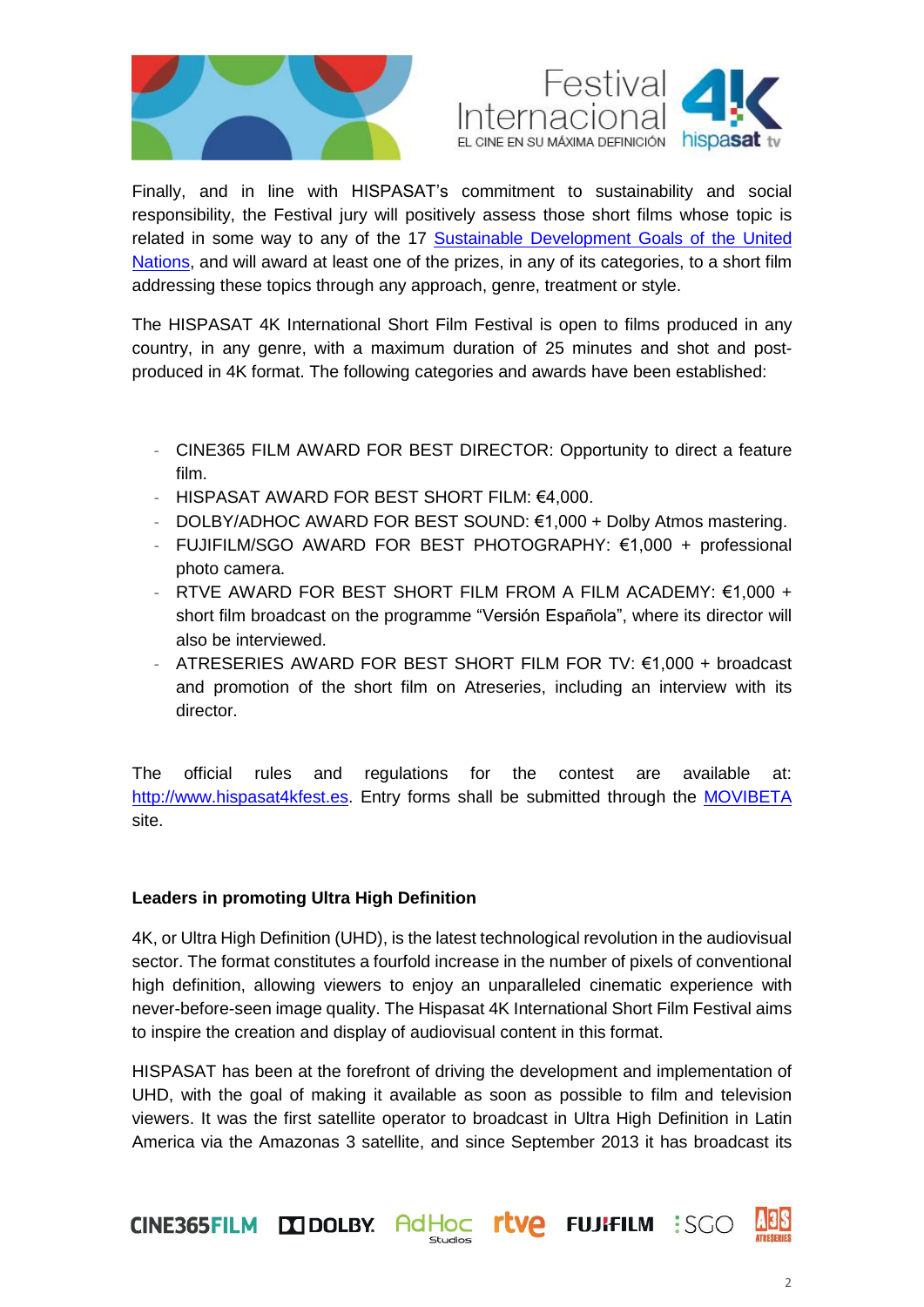



Hispasat 4K TV channel free-to-air in Europe, available to the industry as a means of promoting the use of this new technology. Since April of 2014, Hispasat 4K has also been available in North and Central America and is expected to broadcast in South America in the future. The initiative of the Hispasat 4K International Short Film Festival over the past two years has defined a new milestone in reinforcing HISPASAT's role as a as a leader in this field.

The companies that join Hispasat in this initiative aimed at promoting innovation and technological development in the production and display of contents are also at the cutting edge of UHD. Cine365 Film has clearly committed to this technology, undertaking the commitment to produce all of its films in 4K. It is now finishing production of the film MAUS, directed by the winner of its 2015 Award for Best Director, Yayo Herrero, and it will soon begin shooting the film that will be directed by last year's winner, Haritz Zubillaga.

Very early on, RTVE joined the ranks of Europe's pioneering television stations in adopting different aspects of UHD and through La2 it has filmed and produced several documentaries about museums and Spanish cities, broadcasting its content with ground as well as satellite technology, and through the Botón Rojo of RTVE.es. Atresmedia is currently Spain's largest communications group, a worldwide operator and a leader in television, radio and digital communications, and steadfast promoter of film production in Spain. Dolby Laboratories, SGO, Fujifilm and the sound studio AdHoc Studios are leading companies in different fields of film technology which have brought innovation to sound and video systems, film editing and post-production, the most advanced optical technologies and sound editing.

## **About Cine365 Film**

Cine365 Film is a platform with the primary aim of searching out first-time directors in order to produce their films. The project was launched in 2013 and since then it has produced three films. "Maus", directed by Yayo Herrero, is the most recent. The premiere is planned for 2017 in Spain and the other territories. The film was filmed and postproduced in 4K. For more information, visit [www.cine365.com/film.](http://www.cine365.com/film)

## **About Dolby Laboratories**

Dolby Laboratories (NYSE: DLB) creates audio, video and voice technologies that transform both entertainment and mobile communications in cinemas, at home and in the workplace. For fifty years, video and audio experiences have become more vibrant, clear and powerful thanks to Dolby. For more information, visit [www.dolby.com.](http://www.dolby.com/)

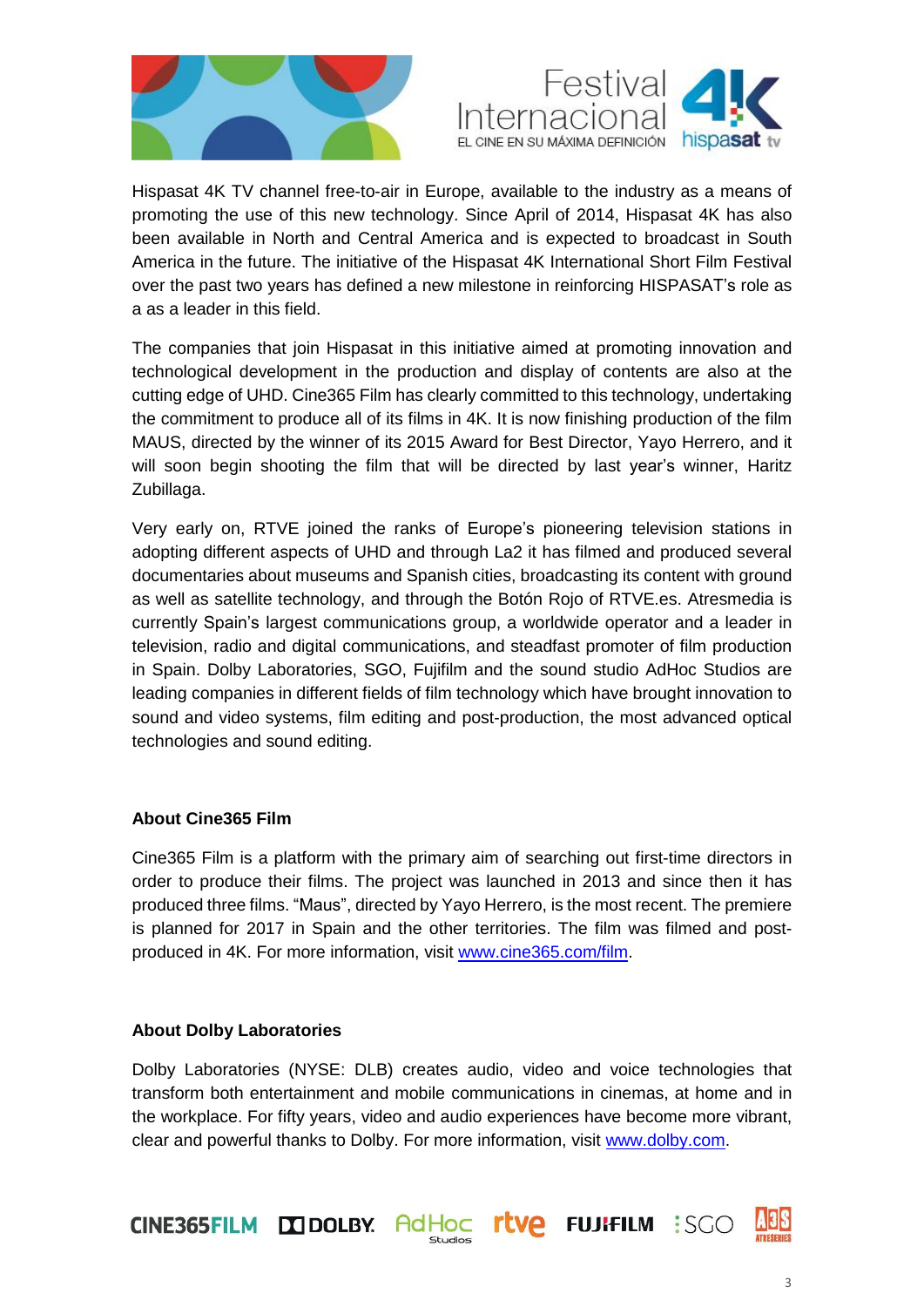



## **About AdHoc Studios**

AdHoc Studios is a sound post-production studio with  $15,000m<sup>3</sup>$  of silence to create the best sound. Its unique qualities offer mixing, designing and recording rooms with extraordinary volume, which is acoustically unbeatable in Madrid. It has the most advanced sound technology in Spain: Dolby Atmos System (cinema and TV), 4K Projection, Avid S6 mixing tables, Protocols 12 with 8 HDX, 7 madis Avid and DSpatial with multi-touch technology. The professionals at Ad Hoc Studios push themselves every day to provide the best services for all users of their installations and technologies. For more information, visit: [www.adhocstudios.es.](http://www.adhocstudios.es/)

## **About Fujifilm**

In 2014, the year of its 80th anniversary, Fujifilm was recognised as the world's largest imaging and photography company. Fujifilm innovates in fields such as medicine, highprecision optical systems, solutions for industry and high functional materials, as well as in many other high-tech-related areas. Operating in Europe since 1966, it celebrated its 50th anniversary on the continent by introducing innovative solutions that bring it closer to the future. For more information, visit: [www.fujifilm.eu/uk.](http://www.fujifilm.eu/es)

## **About SGO**

SGO is an up-and-coming Spanish company with offices and distributors all over the world. SGO is recognised as the developer of the innovative, award-winning and powerful Mistika post-production system and the Mamba FX composition system, which are both tools used in the film, advertising and television sectors. For more information, visit: [www.sgo.es.](http://www.sgo.es/)

## **About RTVE**

RTVE's track record attests to this company's role and commitment in the field of UHDTV in three clearly defined spheres: a commitment to quality, innovation and public service. Through La2, TVE is making a firm commitment to creating its own content and coproducing documentaries in UHD, being the first general channel to create documentary content. Likewise, through the BOTON ROJO application by RTVE.es, this technology can be freely enjoyed. RTVE is also a driving force for UHD research and experimentation through the projects that are developed in the field of new technologies;

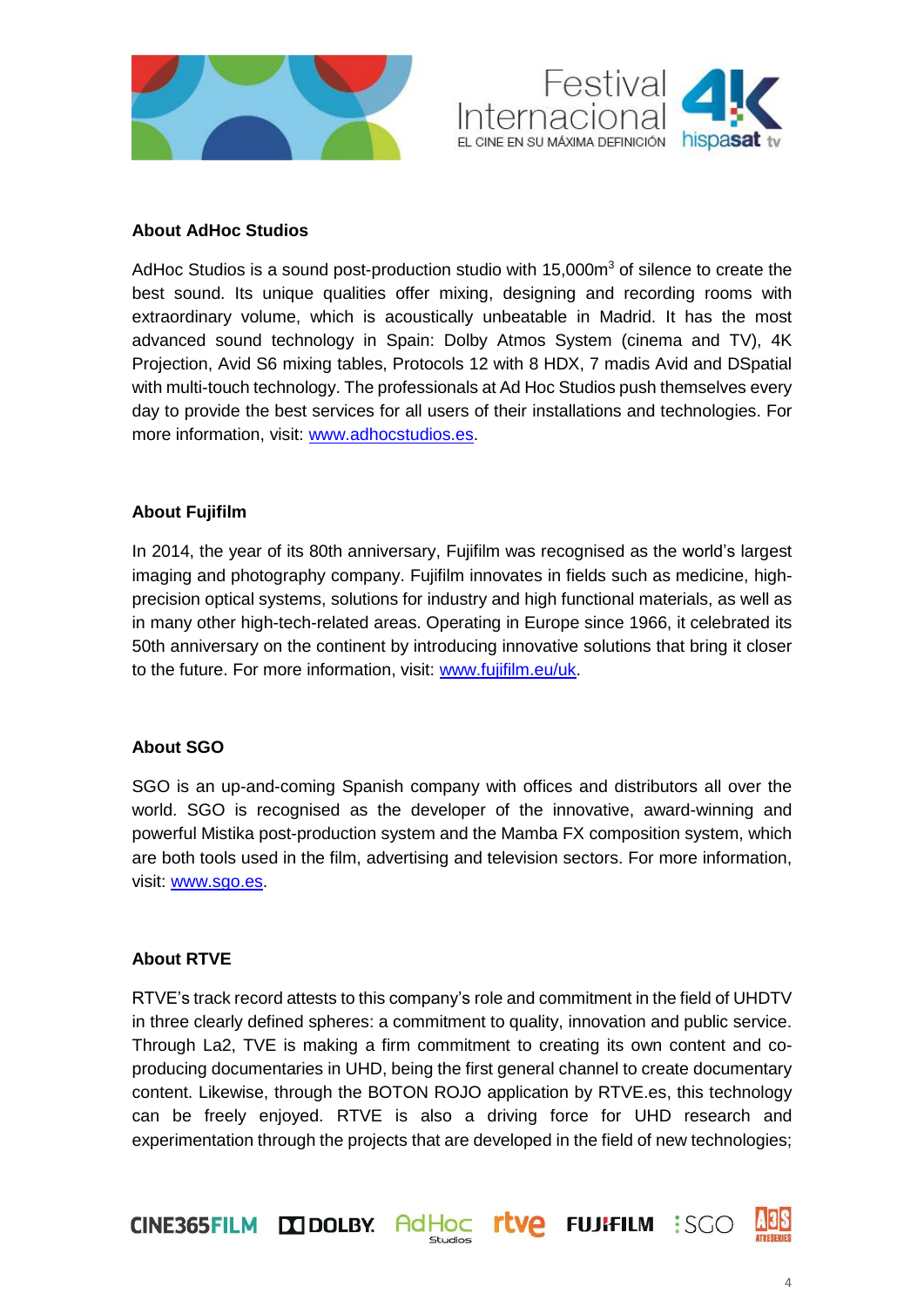



it is at the forefront of research and development among the different TV channels that operate in Spain. For more information, visit [RTVE.es.](http://rtve.es/)

## **About Atreseries**

**Atreseries** is the most-watched new generation, non-sporting channel to date, with an audience share of 0.9%. The Atresmedia Televisión channel has become a clear and differentiated option that offers the best national and international programmes. Furthermore, its in-house production offering is noteworthy, where the company made a significant effort in its first year to create new content, broadcasting more than 400 hours of original formats associated with the programmes broadcast on the channel. For more information, contact: [www.atreseries.com](http://www.atreseries.atresmedia.com/)

## **About HISPASAT Group**

HISPASAT Group is comprised of companies that have a presence in Spain as well as in Latin America, where its Brazilian affiliate HISPAMAR is based. The Group is a world leader in the distribution and broadcasting of Spanish and Portuguese content, and its satellite fleet is used by important direct-to-home television (DTH) and high-definition television (HDTV) digital platforms. HISPASAT also provides satellite broadband services and other added value solutions to governments, corporations and telecommunication operators in America, Europe and North Africa. HISPASAT is one of the world's largest companies in its sector in terms of revenue, and the main communications bridge between Europe and the Americas. For more information, contact: [www.hispasat.com](http://www.hispasat.com/)

Press contact:

Eva Calleja

[evacalleja@prismaideas.es](mailto:evacalleja@prismaideas.es)

Tel.: 660573049

Pablo Caballero

[prensa@hispasat4kfest.es](mailto:prensa@hispasat4kfest.es)

Tel.: 677404521